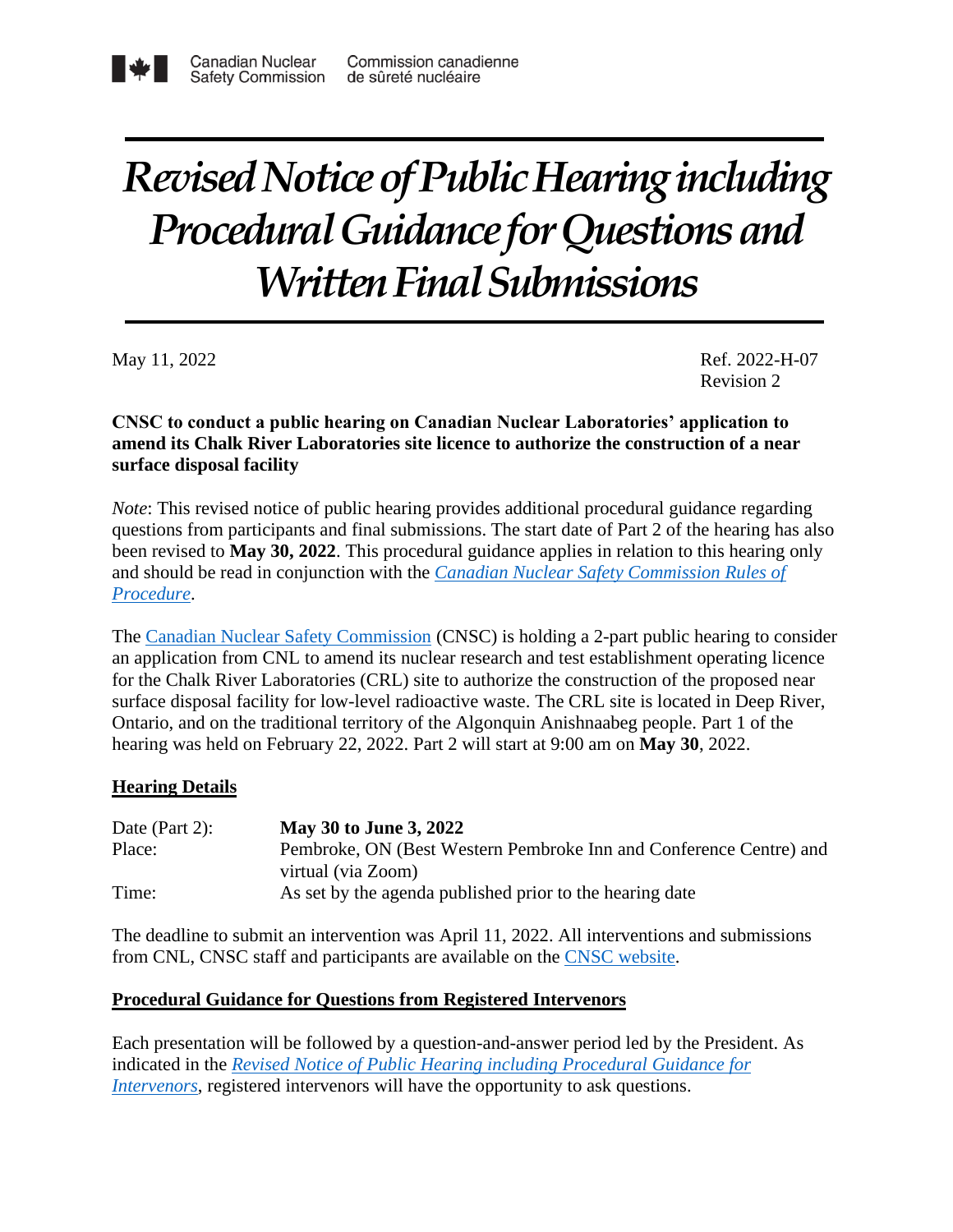

Registered intervenors may ask questions in two ways:

- 1. As part of an oral presentation (oral intervenors only)
- 2. In writing (any registered intervenor)

The President will determine whether and how questions are addressed. The President may limit or exclude questions that fall outside the scope of the hearing; are repetitive or not relevant; or have already been addressed to the Commission's satisfaction. Clarity and brevity are encouraged. Decorum is to be observed. If a person to whom a question is directed is not able to answer a question when asked, the President may direct that person to undertake to provide an answer to the question at a later point, prior to the close of the record for the hearing.

Guidance for asking questions:

#### As part of an oral presentation

Persons or groups permitted to give an oral intervention are provided a maximum of 10 minutes to present to the Commission. During the course of an oral presentation, a participant may propose questions to be put to CNSC staff, CNL or another participant or entity. Questions must be directed to the President, who will determine whether and how the question may be addressed, as appropriate.

#### In writing

Registered intervenors are invited to file written questions with the Commission Registry no later than 6 pm on June 2, 2022. Written questions are to specify:

- the person/entity/participant to whom the question is suggested to be directed; and
- the hearing issue to which the question pertains

Written questions can be submitted in a written legible format to a member of the Registry staff during the hearing or sent via e-mail to: [interventions@cnsc-ccsn.gc.ca.](mailto:interventions@cnsc-ccsn.gc.ca)

Time permitting, the President will direct accepted questions during an appropriate portion of the hearing or during the final round of questions, scheduled for the last hearing day.

#### **Procedural Guidance for Written Final Submissions**

The Commission will provide CNL and intervenors who have registered for oral presentations the opportunity to submit written final submissions following Part 2 of the public hearing. The provision of written final submissions is optional.

Written final submissions may briefly summarize the position and/or the opinion of the writer with respect to this matter. **New information may not be presented in final submissions.** Written final submissions shall be limited to a maximum of 5,000 words for registered intervenors and 30,000 words for CNL. Final submissions that do not follow these instructions will not be accepted.